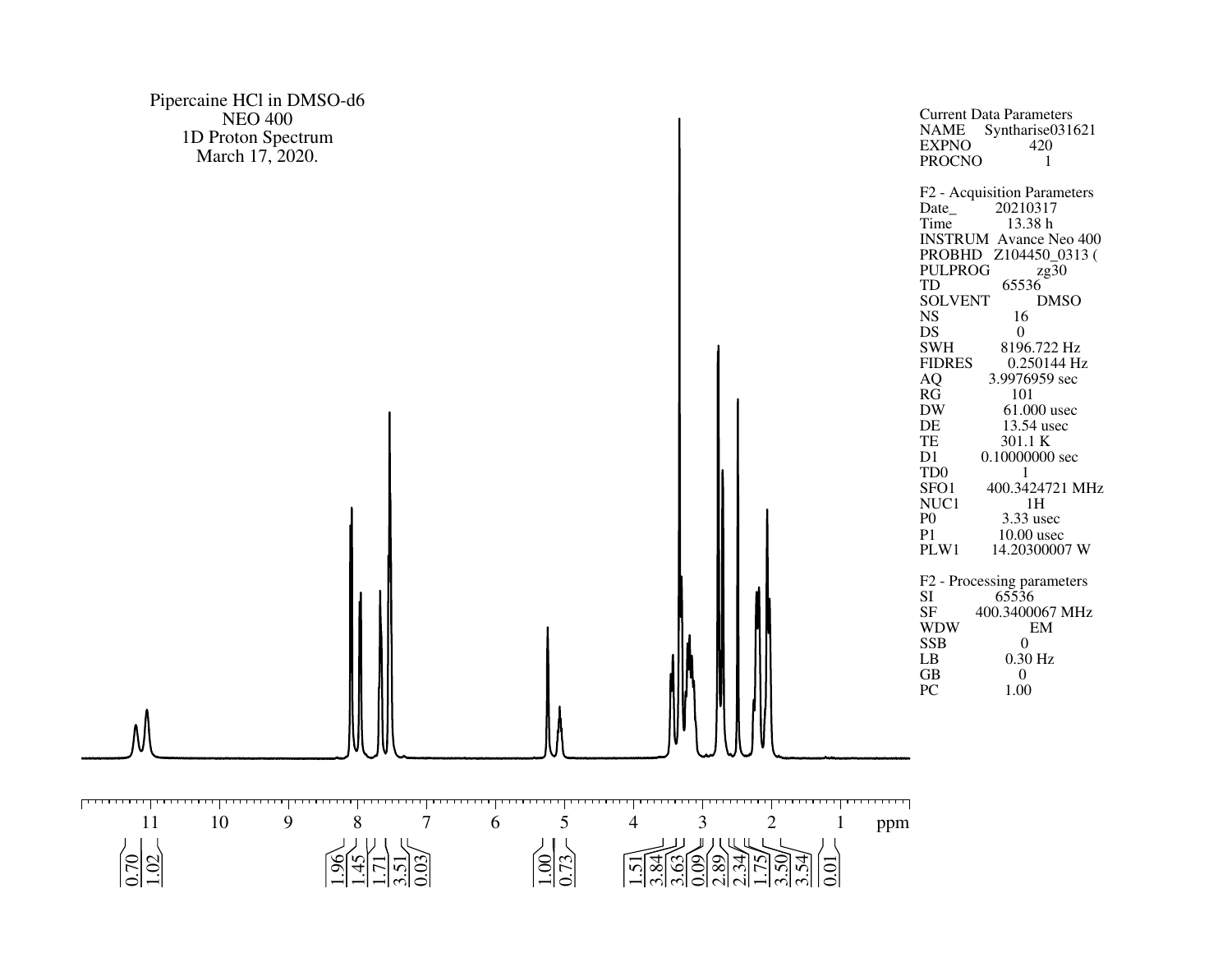

Pipercaine HCl in DMSO-d6 NEO 400 1D Proton Spectrum March 17, 2020.